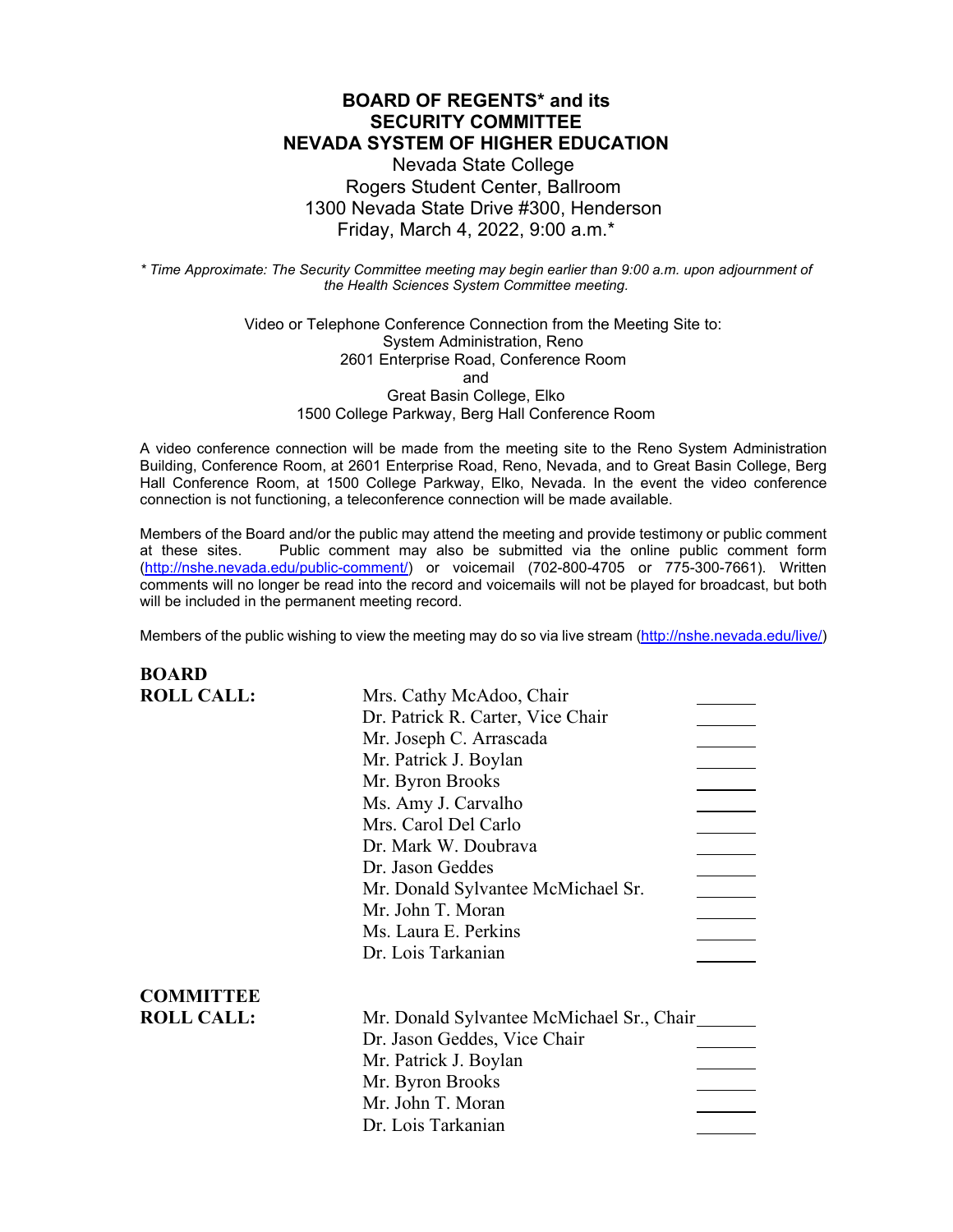In addition to the Security Committee, this meeting is noticed as a meeting of the Board of Regents to allow other Regents who may wish to attend to participate.

### **IMPORTANT INFORMATION ABOUT THE AGENDA AND PUBLIC MEETING**

**NOTE:**Below is an agenda of all items scheduled to be considered. Notification is hereby provided that items on the agenda may be taken out of the order presented, including moving an item to a different day if the meeting is noticed for more than one day, two or more agenda items may be combined for consideration, and an agenda item may be removed from the agenda or discussion relating to an item on the agenda may be delayed at any time.

In accordance with the Board of Regents' Bylaws, Title 1, Article V, Section 18, items voted on may be the subject of a motion to reconsider at this meeting. A motion to reconsider an item may be made at any time before adjournment of this meeting. Similarly, if an item is tabled at any time during the meeting, it may, by proper motion and vote, be taken from the table and thereafter be the subject of consideration and action at any time before adjournment of this meeting.

\*The Board of Regents, at its regularly scheduled meetings, meets concurrently with its Committees (the Academic, Research and Student Affairs Committee; the Audit, Compliance and Title IX Committee; the Business, Finance and Facilities Committee; the Health Sciences System Committee; the Inclusion, Diversity, Equity and Access Committee; the Security Committee; and the Workforce Committee). The Board's Committee meetings take place in accordance with the agendas published for those Committees. Regents who are not members of the Committees may attend the Committee meetings and participate in the discussion of Committee agenda items. However, action items will only be voted on by the members of each Committee, unless a Regent is temporarily made a member of that Committee under Board of Regents' Bylaws, Title 1, Article VI, Section 6. The full Board of Regents will consider Committee action items in accordance with the Board of Regents' agenda published for the current or for a subsequent meeting.

In accordance with the Board of Regents' Bylaws, Title 1, Art. V, Section 12, a quorum may be gained by telephonic, video, or electronic transmission provided that notice to that effect has been given.

Some agenda items are noted as having accompanying reference material. Reference material may be accessed on the electronic version of the agenda by clicking the reference link associated with a particular item. The agenda and associated reference material may also be accessed on the Internet by visiting the Board of Regents' website at:

### <https://nshe.nevada.edu/leadership-policy/board-of-regents/meeting-agendas/>

Many public libraries have publicly accessible computer terminals. Copies of the reference material and any additional support materials that are submitted to the Board of Regents' Office and then distributed to the members of the Board of Regents after the posting of this agenda but before the meeting, will be made available as follows: 1. Copies of any such materials are available at the Board of Regents' Office at 2601 Enterprise Road, Reno, Nevada and the Board of Regents' Office at 4300 South Maryland Parkway, Las Vegas, Nevada. A copy may be requested by calling Winter Lipson at (702) 889-8426; 2. Copies of any such materials will also be available at the meeting site.

Reasonable efforts will be made to assist and accommodate physically disabled persons attending the meeting. Please call the Board office at (775) 784-4958 in advance so that arrangements may be made.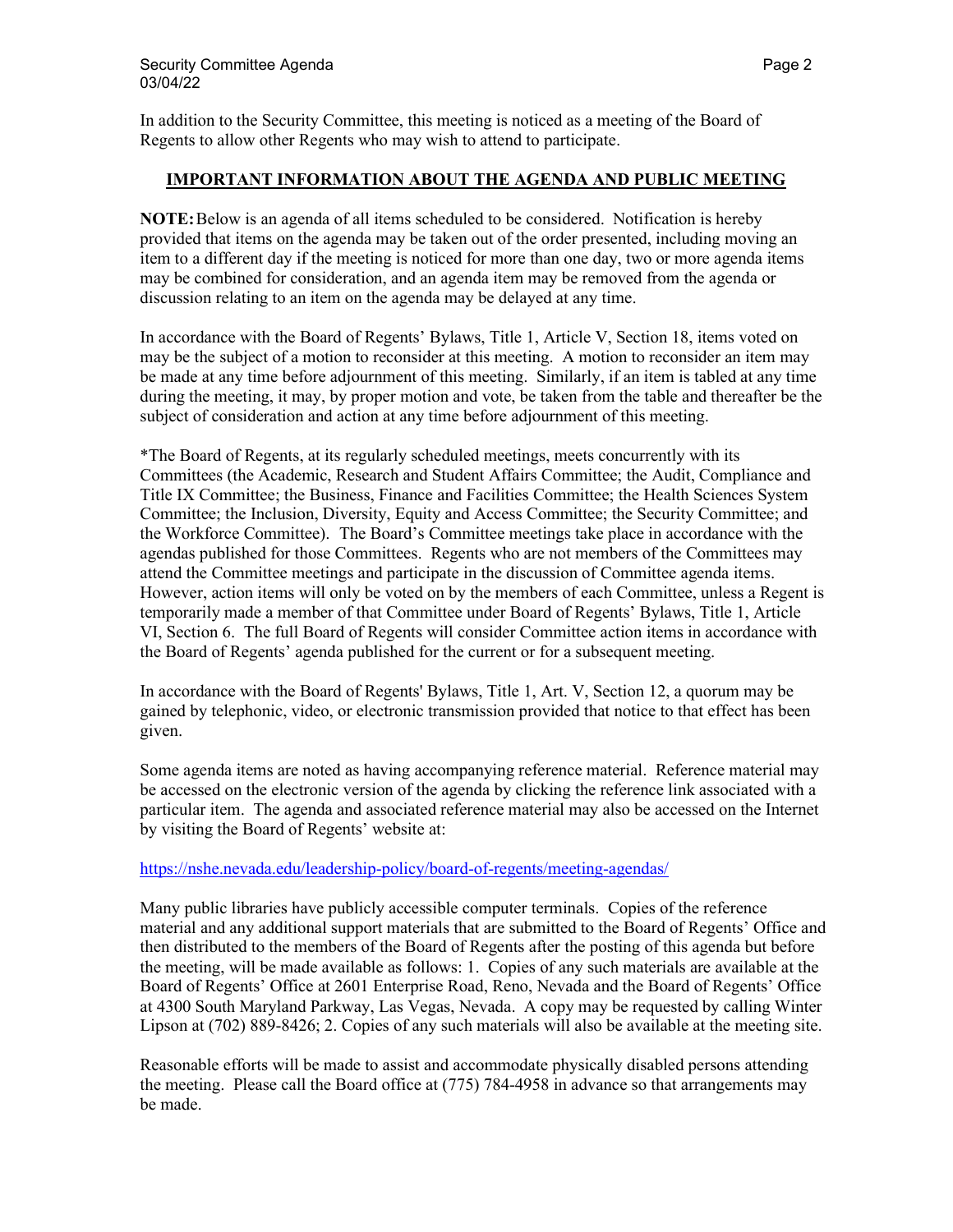# **1. PUBLIC COMMENT INFORMATION ONLY**

Public comment will be taken during this agenda item. No action may be taken on a matter raised under this item until the matter is included on an agenda as an item on which action may be taken. Comments will be limited to three minutes per person. Persons making comment will be asked to begin by stating their name for the record and to spell their last name. The Committee Chair may elect to allow additional public comment on a specific agenda item when that agenda item is being considered.

In accordance with Attorney General Opinion No. 00-047, as restated in the Attorney General's Open Meeting Law Manual, the Committee Chair may prohibit comment if the content of that comment is a topic that is not relevant to, or within the authority of, the Board of Regents, or if the content is willfully disruptive of the meeting by being irrelevant, repetitious, slanderous, offensive, inflammatory, irrational or amounting to personal attacks or interfering with the rights of other speakers.

# **2. MINUTES FOR POSSIBLE ACTION**

The Committee will consider approval of the minutes from the September 10, 2021, meeting. *[\(Ref. SEC-2\)](https://nshe.nevada.edu/wp-content/uploads/file/BoardOfRegents/Agendas/2022/03-mar-mtgs/sec-refs/SEC-2.pdf)*

*ESTIMATED TIME: 5 mins.*

## **3. CHAIR'S REPORT INFORMATION ONLY**

Chair Donald Sylvantee McMichael Sr. will provide general remarks on activities and updates since the last meeting of the Committee.

*ESTIMATED TIME: 5 mins.*

# **4. SENATE BILL 347: INFORMATION ONLY SEXUAL MISCONDUCT TASK FORCE**

Dr. Melody Rose, Chancellor, will provide an update on the work of the Task Force on Sexual Misconduct at Institutions of Higher Education, which was established by the Nevada Legislature pursuant to Senate Bill 347 and convened on or about February 17, 2022.

*ESTIMATED TIME: 10 mins.*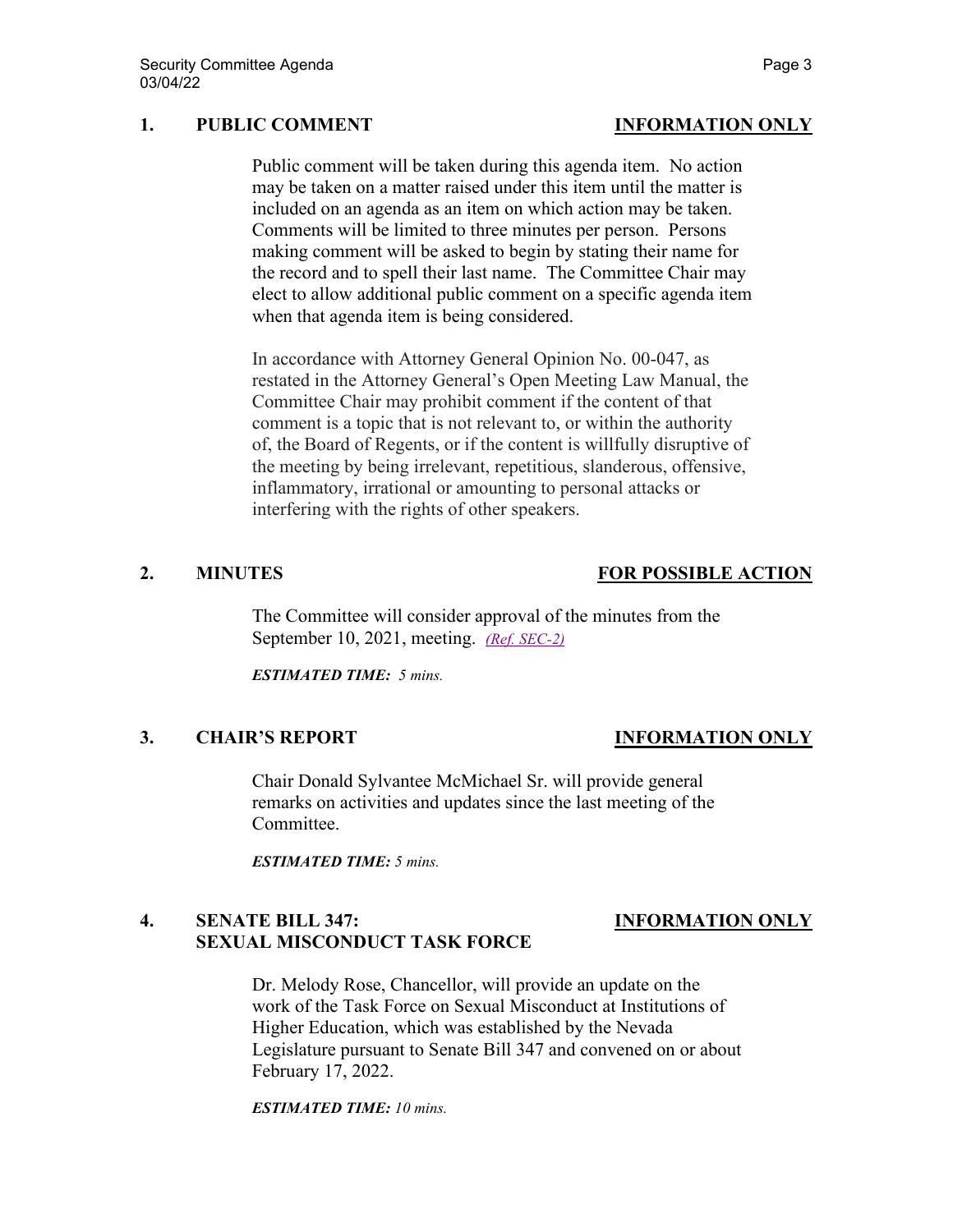### **5. NSHE SOUTHERN COMMAND INFORMATION ONLY**

Lieutenant Antonia Summerlin, NSHE Southern Command, or a designee, will present an update on the Southern Command's security activities, including NSHE's efforts and coordination regarding COVID-19 and southern campus communities. *[\(Refs. SEC-5a](https://nshe.nevada.edu/wp-content/uploads/file/BoardOfRegents/Agendas/2022/03-mar-mtgs/sec-refs/SEC-5a.pdf) an[d SEC-5b\)](https://nshe.nevada.edu/wp-content/uploads/file/BoardOfRegents/Agendas/2022/03-mar-mtgs/sec-refs/SEC-5b.mp4)*

*ESTIMATED TIME: 10 mins.*

# **6. NSHE NORTHERN COMMAND INFORMATION ONLY**

Eric James, Director, NSHE Northern Command, or a designee, will present an update on the Northern Command's security activities, including NSHE's efforts and coordination regarding COVID-19 and northern and rural campus communities. *[\(Ref. SEC-6\)](https://nshe.nevada.edu/wp-content/uploads/file/BoardOfRegents/Agendas/2022/03-mar-mtgs/sec-refs/SEC-6.pdf)*

*ESTIMATED TIME: 10 mins.*

## **7. NSHE CYBERSECURITY INFORMATION ONLY**

Dr. Anne Milkovich, Chief Information Officer, System Computing Services, will provide an update and overview of cybersecurity matters facing NSHE institutions, including ongoing efforts to protect the integrity of data against cybercrime.

*ESTIMATED TIME: 10 mins.*

## **8. NEW BUSINESS INFORMATION ONLY**

Items for consideration at future meetings may be suggested. Any discussion of an item under "New Business" is limited to description and clarification of the subject matter of the item, which may include the reasons for the request, and no substantive discussion may occur at this meeting on new business items in accordance with the Nevada Open Meeting Law (NRS 241.010 *et seq*.).

*ESTIMATED TIME: 5 mins.*